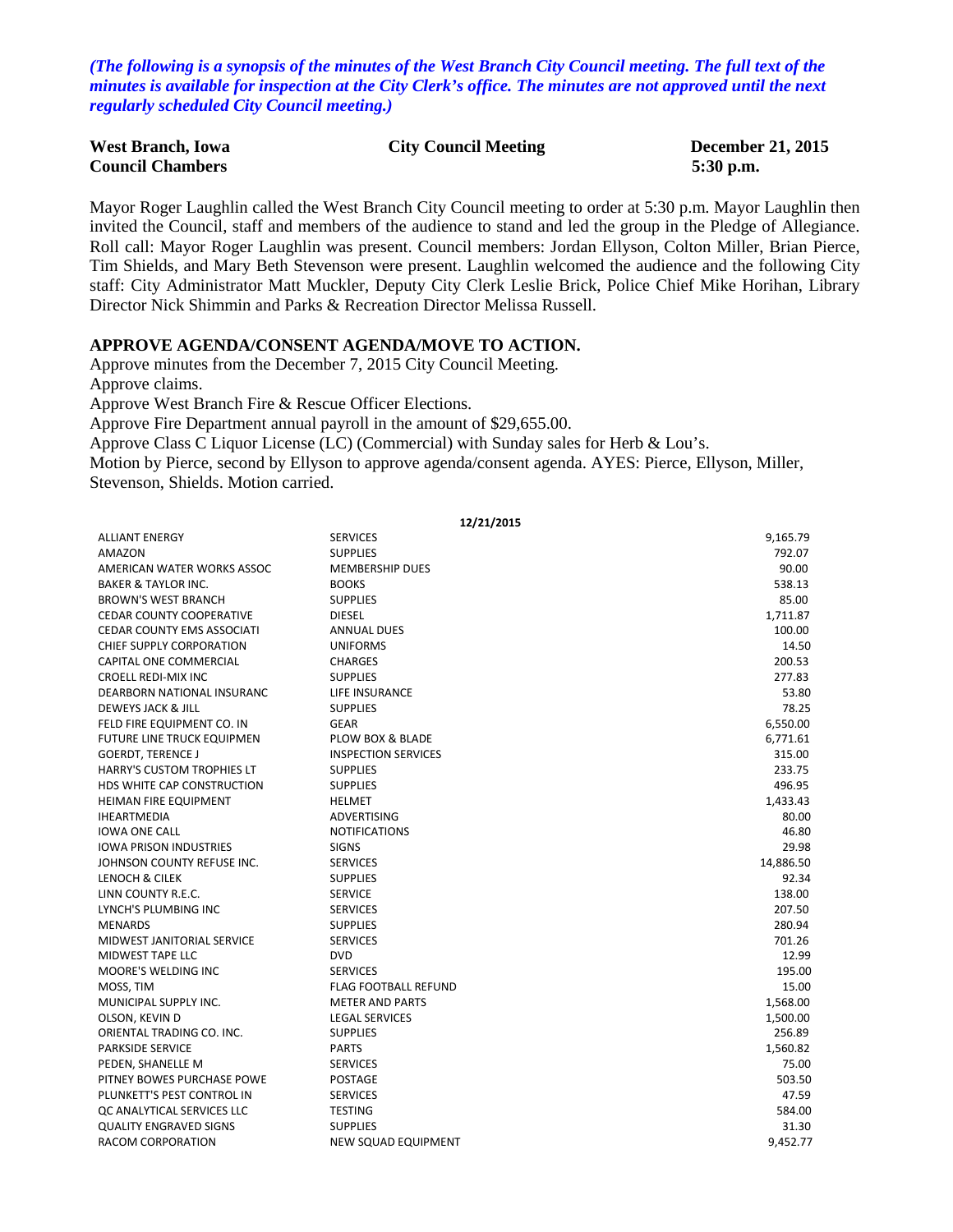| RICKERTSEN, LISA                     | <b>SERVICES</b>                 | 2,050.00   |
|--------------------------------------|---------------------------------|------------|
| SCHIMBERG CO                         | <b>PARTS</b>                    | 10,201.03  |
| <b>STATE HYGIENIC LAB</b>            | <b>TESTINGS</b>                 | 100.00     |
| STEVENS EROSION CONTROL IN           | <b>SERVICES</b>                 | 820.00     |
| <b>SUPPLYWORKS</b>                   | <b>SUPPLIES</b>                 | 149.65     |
| TRUGREEN PROCESSING CENTER           | <b>SERVICES</b>                 | 145.00     |
| UNIFORM DEN INC.                     | <b>UNIFORMS</b>                 | 373.87     |
| US BANK CORPORATE CARD               | <b>CC CHARGES</b>               | 542.83     |
| US BANK EQUIPMENT FINANCE            | <b>COPIER LEASE</b>             | 241.80     |
| WALMART COMMUNITY/GEMB               | <b>SUPPLIES</b>                 | 305.59     |
| <b>WATER SOLUTIONS UNLIMITED</b>     | CHEMICALS                       | 2,511.00   |
| WELLMARK                             | <b>HEALTH INSURANCE</b>         | 10,506.50  |
| <b>WEST BRANCH TIMES</b>             | <b>SUBSCRIPTION - CITY HALL</b> | 1,237.02   |
| <b>TOTAL</b>                         |                                 | 90,358.98  |
| <b>PAYROLL</b>                       | 12/18/2015 REGULAR PLUS COUNCIL | 37,075.65  |
| <b>PAYROLL</b>                       | 12/18/2015 FIRE DEPARTMENT      | 31,990.62  |
| <b>TOTAL</b>                         |                                 | 69,066.27  |
| <b>PAID BETWEEN MEETINGS</b>         |                                 |            |
| US BANK CORPORATE CARD               | <b>CREDIT CARD CHARGES</b>      | 2,040.54   |
| TREASURER, STATE OF IOWA             | <b>MONTHLY SALES TAX</b>        | 2,821.00   |
| <b>TOTAL</b>                         |                                 | 4,861.54   |
|                                      |                                 |            |
| <b>GRAND TOTAL EXPENDITURES</b>      |                                 | 164,286.79 |
| <b>FUND TOTALS</b>                   |                                 |            |
| 001 GENERAL FUND                     |                                 | 97,468.59  |
| 022 CIVIC CENTER                     |                                 | 533.16     |
| 031 LIBRARY                          |                                 | 8,406.76   |
| 110 ROAD USE TAX                     |                                 | 10,488.18  |
| 112 TRUST AND AGENCY                 |                                 | 10,120.18  |
| 600 WATER FUND                       |                                 | 27,971.47  |
| 610 SEWER FUND                       |                                 | 9,012.08   |
| 740 STORM WATER                      |                                 | 286.37     |
| <b>TOTAL</b>                         |                                 | 164,286.79 |
| <b>AUGUST REVENUE FUND TOTALS</b>    |                                 |            |
| 001 GENERAL FUND                     |                                 | 23,932.70  |
| 022 CIVIC CENTER                     |                                 | 85.00      |
| 031 LIBRARY                          |                                 | 340.27     |
| 110 ROAD USE TAX                     |                                 | 32,163.19  |
| 121 LOCAL OPTION SALES TAX           |                                 | 14,610.53  |
| <b>125 TIF</b>                       |                                 | 14.88      |
| 226 DEBT SERVICE                     |                                 | 50.93      |
| 302 PARKSIDE DR IMPR PROJECT         |                                 | 1,250.00   |
| 305 W MAIN ST STORMWATER IMP PROJ    |                                 | 69,688.00  |
| 306 4TH ST IMPROV PROJECT            |                                 | 521,808.00 |
| 307 MAIN ST INTERSECTION IMP PROJECT |                                 | 258,354.00 |
| 500 CEMETERY PERPETUAL FUND          |                                 | 720.08     |
| 502 KROUTH INTEREST FUND             |                                 | 0.03       |
| <b>600 WATER FUND</b>                |                                 | 38,333.77  |
| <b>610 SEWER FUND</b>                |                                 | 26,549.49  |
| 740 STORM WATER UTILITY              |                                 | 3,615.56   |
| <b>TOTAL</b>                         |                                 | 991,516.43 |

# **COMMUNICATIONS/OPEN FORUM**

None

### **PUBLIC HEARING/NON-CONSENT AGENDA**

Mayor Roger Laughlin- Oath of Office, Police Officer Wesley Homeister.

Mayor Laughlin administered the oath of office to new West Branch Police Officer Wesley Homeister. Homeister will begin training at the Iowa Law Enforcement Academy on January 4, 2016.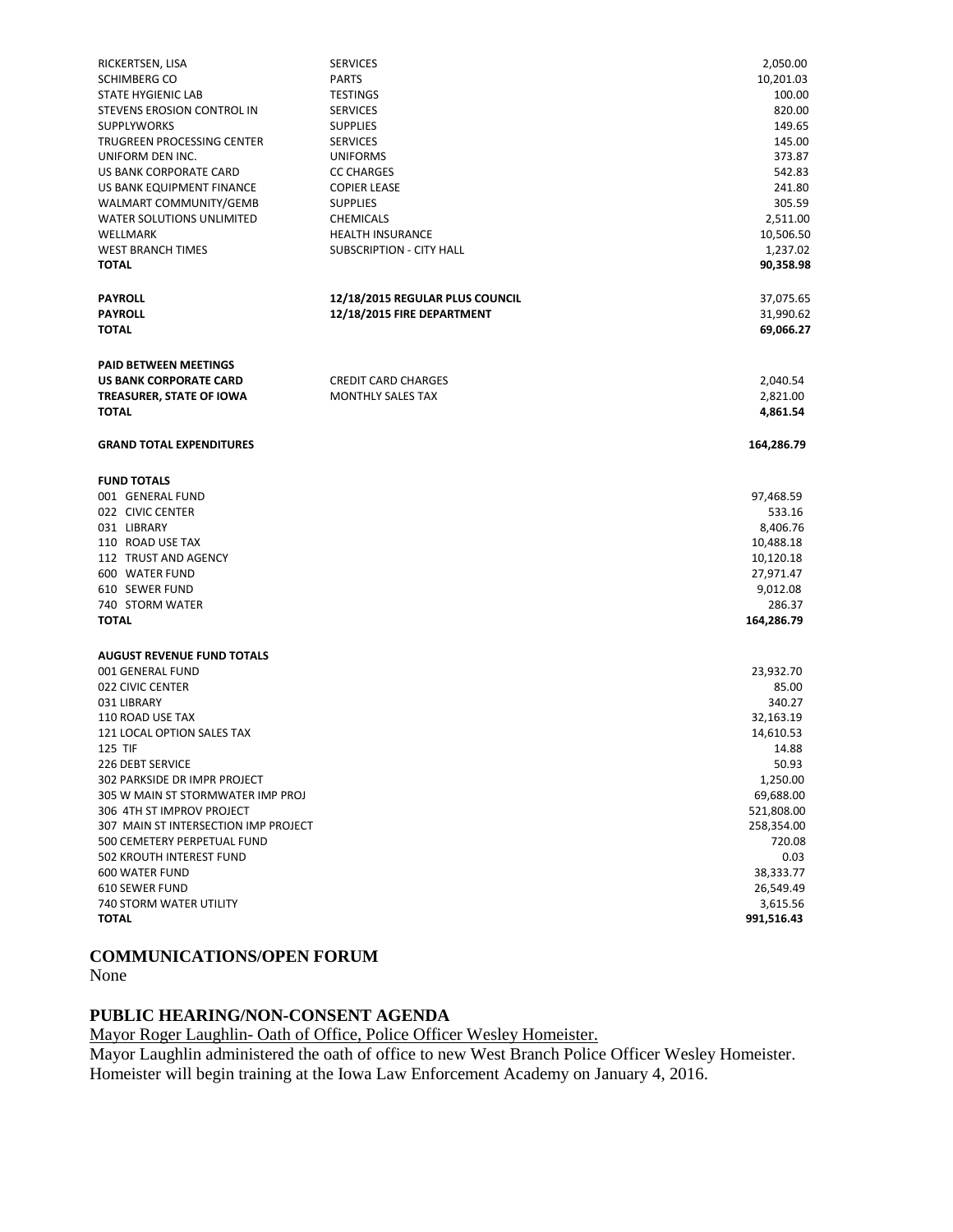Resolution 1411, accepting Outlot A of Lot 1 of Pedersen Valley Part Two as city property./Move to action.

The current owner of the property, Oak Helm Properties, proposed to give this land to the City along with a \$500.00 one-time payment for maintenance. Miller cast a 'no' vote and stated that he did not feel the City should set a precedent of taking on ownership of junk land. Pierce and Ellyson agreed with Miller that the City should not set a precedent in taking ownership of outlots, but also stated that they saw benefit to the community in this particular piece of land. Muckler stated that the City would be responsible for the maintenance of this outlot if the Council accepted it. He also stated that he would contact Crestview to see if Crestview had any suggestions on how this piece of property might be utilized in the future.

Motion by Stevenson, second by Ellyson to approve Resolution 1411. AYES: Stevenson, Ellyson, Pierce, Shields. NAYS: Miller. Motion carried.

Resolution 1412, approving Contract Amendment #1 to a professional services agreement with HBK Engineering, LLC for park design./Move to action.

Motion by Shields, second by Pierce to approve Resolution 1412. AYES: Shields, Pierce, Stevenson, Miller, Ellyson. Motion carried.

Motion to adjourn to closed session to discuss strategy with counsel in matters that are presently in litigation or where litigation is imminent where the disclosure would be likely to prejudice or disadvantage the position of the governmental body in that litigation pursuant to Section 21.5 ( c ) of the Code of Iowa.

Motion by Shields, second by Stevenson to adjourn to closed session. AYES: Shields, Stevenson, Pierce, Ellyson, Miller. Motion carried. Council adjourned to closed session at 5:44 p.m.

Motion by Shields, second by Pierce to adjourn from the closed session. AYES: Shields, Pierce, Stevenson, Ellyson, Miller. Motion carried. Council adjourned to closed session at 6:49 p.m.

## **CITY STAFF REPORTS**

City Administrator Matt Muckler- Janitorial Services

Muckler advised the Council that additional services are needed at Town Hall to accommodate some of the weekly activities and that a quote had been obtained. In addition, the current services agreements will be reviewed to ensure that all of the Cities cleaning needs are being met for each of the facilities.

### City Engineer Dave Schechinger – FY2016 CIP Projects

Schechinger reported on three projects that will be occurring in 2016. The first project involves improvements to two Main Street intersections, one at Main and Oliphant and the other at Main and Foster. These intersections will become ADA compliant as a result of this project. The second project involves two Main Street crossings, one at Scott Drive and one at Pedersen Street. Work on the intersection improvements and crossings will not begin until early June and are scheduled to be completed before Hoover's Hometown Days. Schechinger stated that 4<sup>th</sup> Street improvements would begin in April and are scheduled to be completed by November. The College Street Bridge is being designed. The Main Street Water Main Project would increase the size (from 4" to 8") of the water main on East Main Street from 5<sup>th</sup> Street to the city limits.

### City Engineer Dave Schechinger – Plans for Heritage Square Improvements

Schechinger described plans for Heritage Square and noted that the improvements would cost approximately \$75,000.00. Some of the improvements included new signage on Main Street, removing the stamped blacktop and replacing with pavers. Councilpersons Shields and Miller requested a breakdown of the costs for further review.

## **COMMENTS FROM MAYOR AND COUNCIL MEMBERS**

Mayor Pro Tem Colton Miller – West Branch Village Trail Project

Miller gave an update on the West Branch Village Trail project. Renderings of the bridge were shown indicating a similar structure. The bridge will be approximately 175 foot in length, 16 foot tall and 10 foot wide. The project is currently awaiting DNR approval and once the approvals are obtained, the bridge will be constructed. The project is a grant project being funded through the REAP Grant Program.